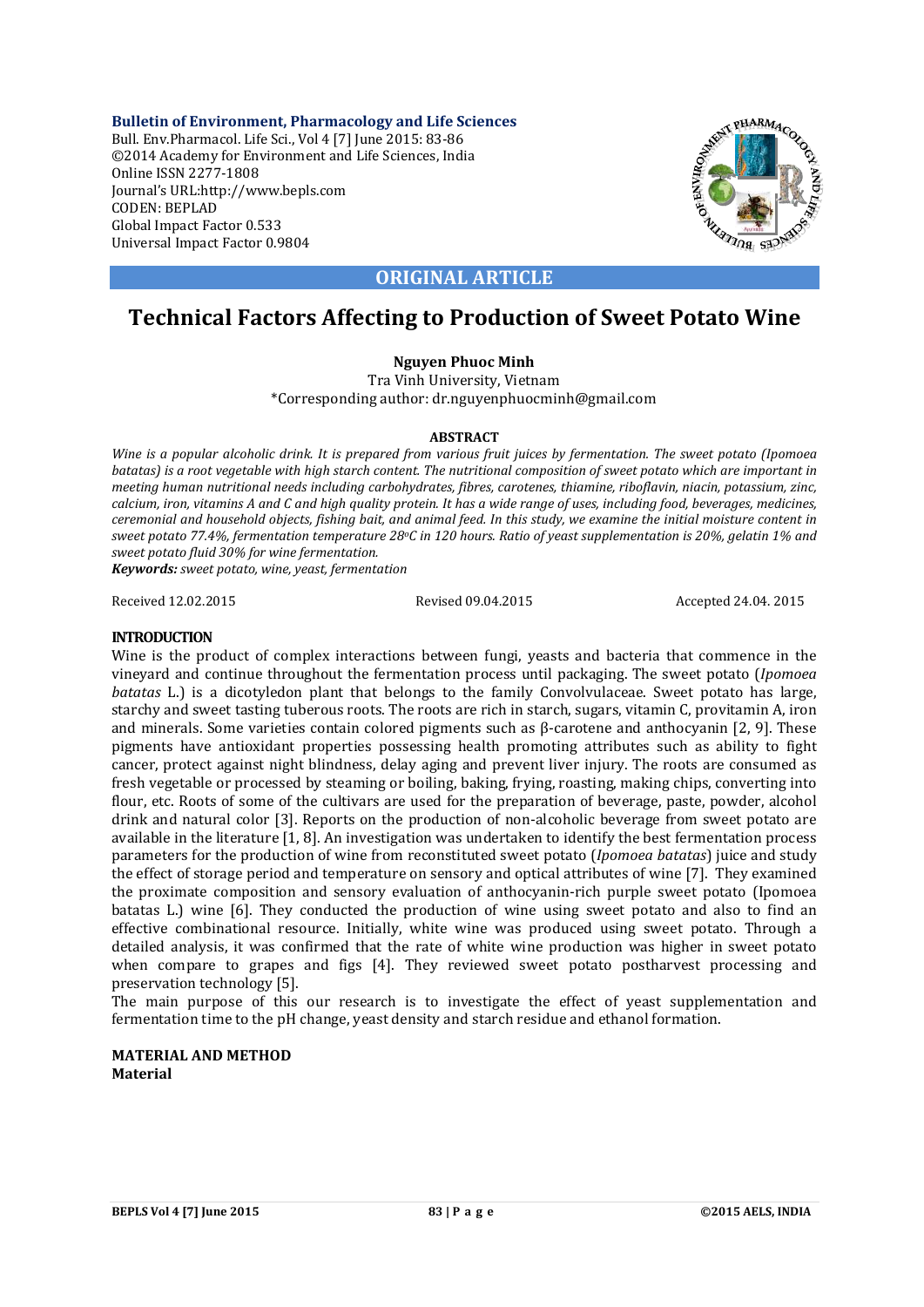#### **Nguyen Phuoc Minh**



#### **Figure 1. Sweet potato**

Sweet potato is supplied from the Mekong River Delta, Vietnam. Yeast *Saccharomyces cerevisiae* is originated from Pasteur Institute, HCMC, Vietnam

#### **Research method**

## *Experiment #1: Effect of the yeast ratio, fermentation time to pH change, yeast density, starch residue, and ethanol formation*

Moisture content in sweet potato before fermentation is 77.4%. We examine different yeast ratios: 17%, 20%, 23%, 26% fermented at the fixed temperature. Then we determine pH, yeast density, starch residue and ethanol formation

#### *Experiment #2: Effect of sweet potato ratio to wine sensory characteristics*

Gelatin 1%. Weigh 50 gram of sweet potato powder + 180 ml of warm water to dissolve it. The ratio of weet potato is 20%, 30%, 40%, 50%. This milk is mixed with flavour and then homoginized to get the pleasant flavour and aroma.

#### **Statistical analysis**

All data are processed by Excel.

#### **RESULT & DISCUSSION**

**Effect of the yeast ratio, fermentation time to pH change, yeast density, starch residue, and ethanol formation**





During fermentation, ethanol is insignificantly difference by pH .



**Figure 3. Yeast cell during fermentation**

We decide to choose sample with 20% yeast to ferment the sweet potato juice.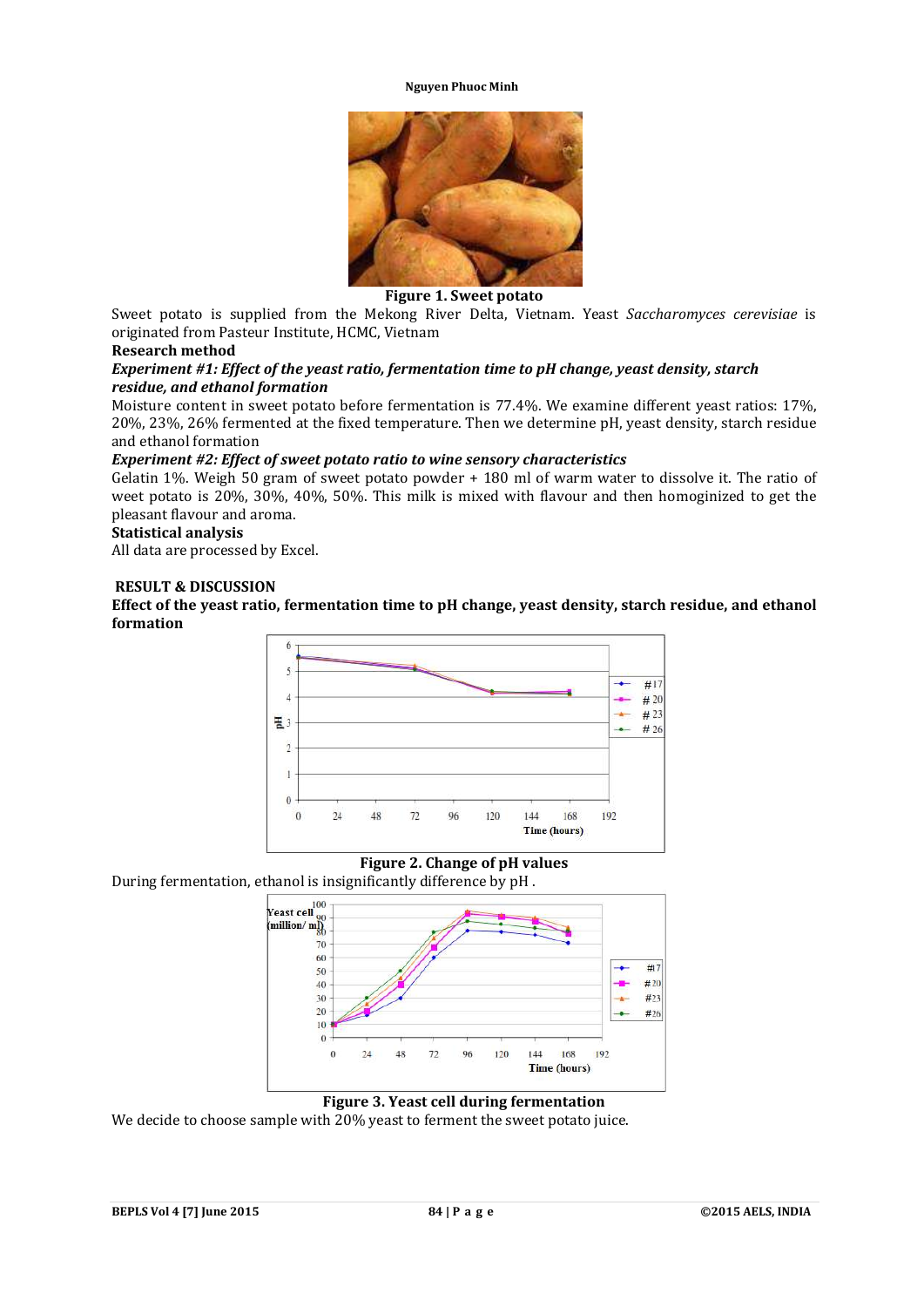#### **Nguyen Phuoc Minh**



**Figure 4. Ethanol formation during fermentation**

We decide to choose sample with 20% yeast because it produces more thanol and economic.



**Figure 5. Starch residue by fermentation time**

We decide to choose sample with 20% yeast

#### **Effect of the ratio of the milk and sweet potato wine to product sensory characteristics**

The sensory evaluating board includes 10 members. Each specialist receives 25 ml of the sweet potato wine in glass beaker at the 22°C. We choose sample with 30% milk with 1% gelatin and 69% sweet potato wine to get the best wine quality.

#### **CONCLUSION**

Sweet potatoes (Ipomoea batatas L.) are rich in dietary fibre, minerals, vitamins and antioxidants, such as phenolic acids, anthocyanins, tocopherol and b-carotene. We have successfully investigated the effect of the yeast ratio, fermentation time to pH change, yeast density, starch residue, and ethanol formation during the sweet potato wine fermentation.

#### **REFERENCE**

- 1. Coggins, P.C., Kelly, R.A. and Wilbourn, J.A. (2003). Juice yield of sweet potato culls. Session 104C, Fruit and Vegetable Products: Vegetables (Processed), 2003 IFT Annual Meeting. Chicago, USA.
- 2. Hou, W.C., Chen, Y.C. and Chen, H.J. (2001). Antioxidant activities of trypsin inhibitor, a 33 KDa root storage protein of sweet potato (Ipomoea batatas (L.) Lam cv. Tainong 57. *Journal of Agricultural and Food Chemistry* 49(6): 2978-2981.
- 3. Islam, M.S. and Jalaluddin, M. (2004). Sweet potato A potential nutritionally rich multifunctional food crop for Arkansas. *Journal of Arkansas Agriculture and Rural Development* 4: 3-7.
- 4. Karthik Raja.G, Ezhilarasan .V, Yazhini .K.A, Sridhar .S And Chinnathambi V (2012). Comparative evaluation of white wine production from different carbohydrate rich substrates using air-lift bio-reactor. *International Journal of Pharma and Bio Sciences*, 3 (1): 392-404.
- 5. M. O. Oke and T. S. Workneh (2013). A review on sweet potato postharvest processing and preservation technology. *African Journal of Agricultural Research,* 8(40): 4990-5003.
- 6. Ramesh C. Ray, Sandeep K. Panda, Manas R. Swain & P. Sethuraman Sivakumar (2011). Proximate composition and sensory evaluation of anthocyanin-rich purple sweet potato (*Ipomoea batatas* L.) wine*. International Journal of Food Science and Technology* 1: 1-7.
- 7. Sanjib Kumar Paul, Himjyoti Dutta, Charu Lata Mahanta and Prasanna Kumar, G.V (2014). Process standardization, characterization and storage study of a sweet potato (Ipomoea batatas L.) wine. *International Food Research Journal* 21(3): 1149-1156.